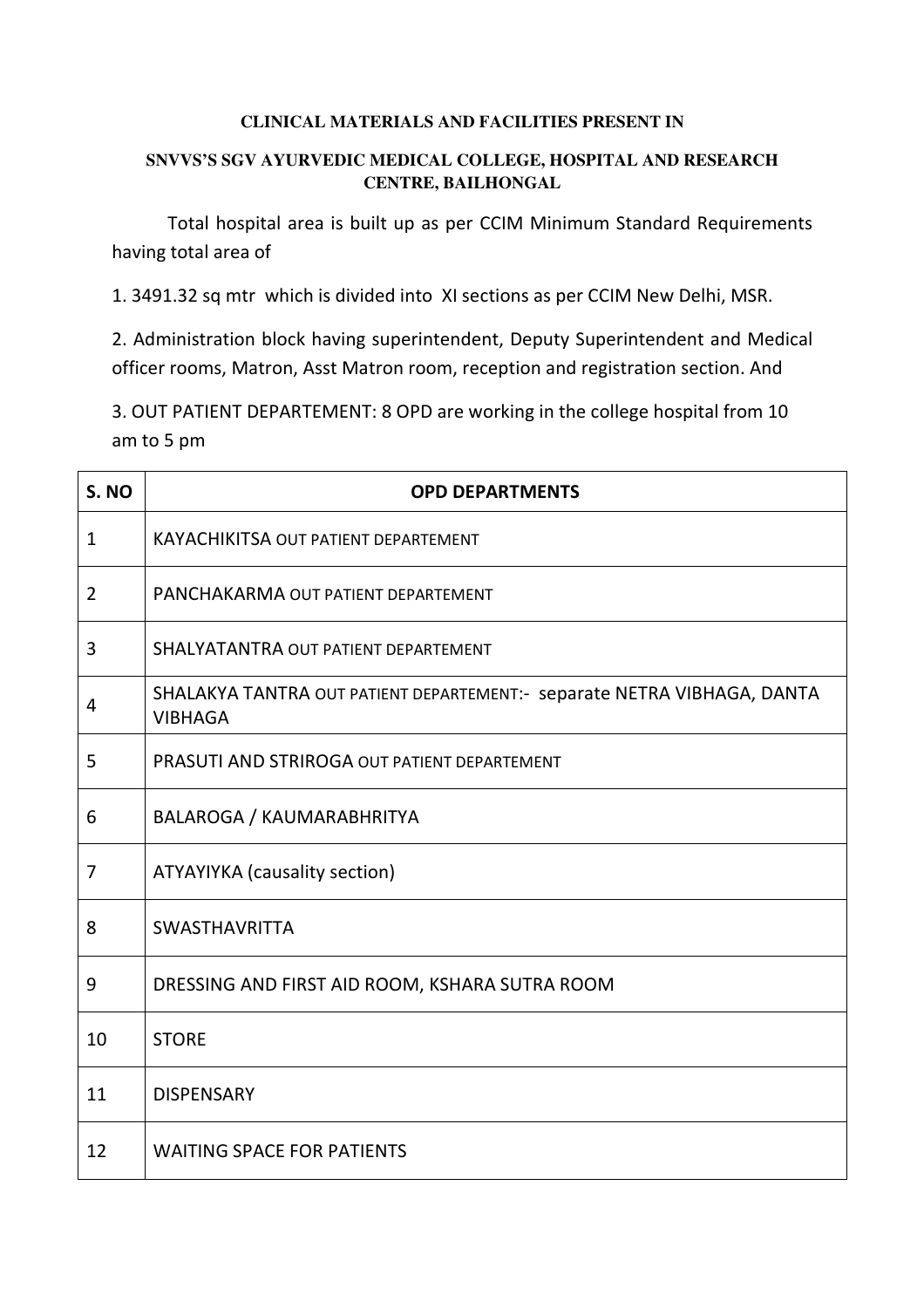4. IPD (In Door Patient) department consist of 150 bedded hospital which is divided into

| SNVVS'S SGV AYURVEDIC MEDICAL COLLEGE, HOSPITAL AND<br>RESEARCH CENTRE, BAILHONGAL |                    |     |                         |                   |     |
|------------------------------------------------------------------------------------|--------------------|-----|-------------------------|-------------------|-----|
|                                                                                    |                    |     | <b>BED DISTRIBUTION</b> |                   |     |
|                                                                                    | <b>Department</b>  | UG  |                         | <b>Total Beds</b> |     |
| $\mathbf{1}$                                                                       | Kayachikitsa       | 25  | 16                      | Kayachikitsa      | 41  |
|                                                                                    | Panchakarma        | 25  |                         |                   | 25  |
| $\overline{2}$                                                                     | Shalya tantra      | 16  |                         |                   | 16  |
|                                                                                    | Shalakya Tantra    | 11  |                         |                   | 11  |
| 3                                                                                  | Prasooti Tantra    | 15  | 16                      | Prasooti tantra   | 31  |
|                                                                                    | Kaumarabhritya     | 10  | 16                      | Kaumara bhritya   | 26  |
|                                                                                    | <b>Total</b>       | 102 | 48                      |                   |     |
|                                                                                    | <b>Grand total</b> | 150 |                         |                   | 150 |

- All wards have got toilet and bathroom facility. There is also facility of Doctor's room and nursing room, interns room, resident doctor's room with attached toilet and bathroom.
- Nursing staff duty rooms all wards have got nursing staff duty room furnished with attached toilet and bathroom.
- Store room for linen, etc. store room is available to store linen etc,
- **5. Operation Theatre Block:** is divided as per MSR into

|                | Major operation theatre                       |
|----------------|-----------------------------------------------|
| 2              | Minor operation theatre                       |
| 3              | Shalakya operation theatre                    |
| $\overline{4}$ | Labour room with attached toilet and bathroom |
| - 5            | Neonatal care room                            |
|                | Central sterilisation /autoclave unit         |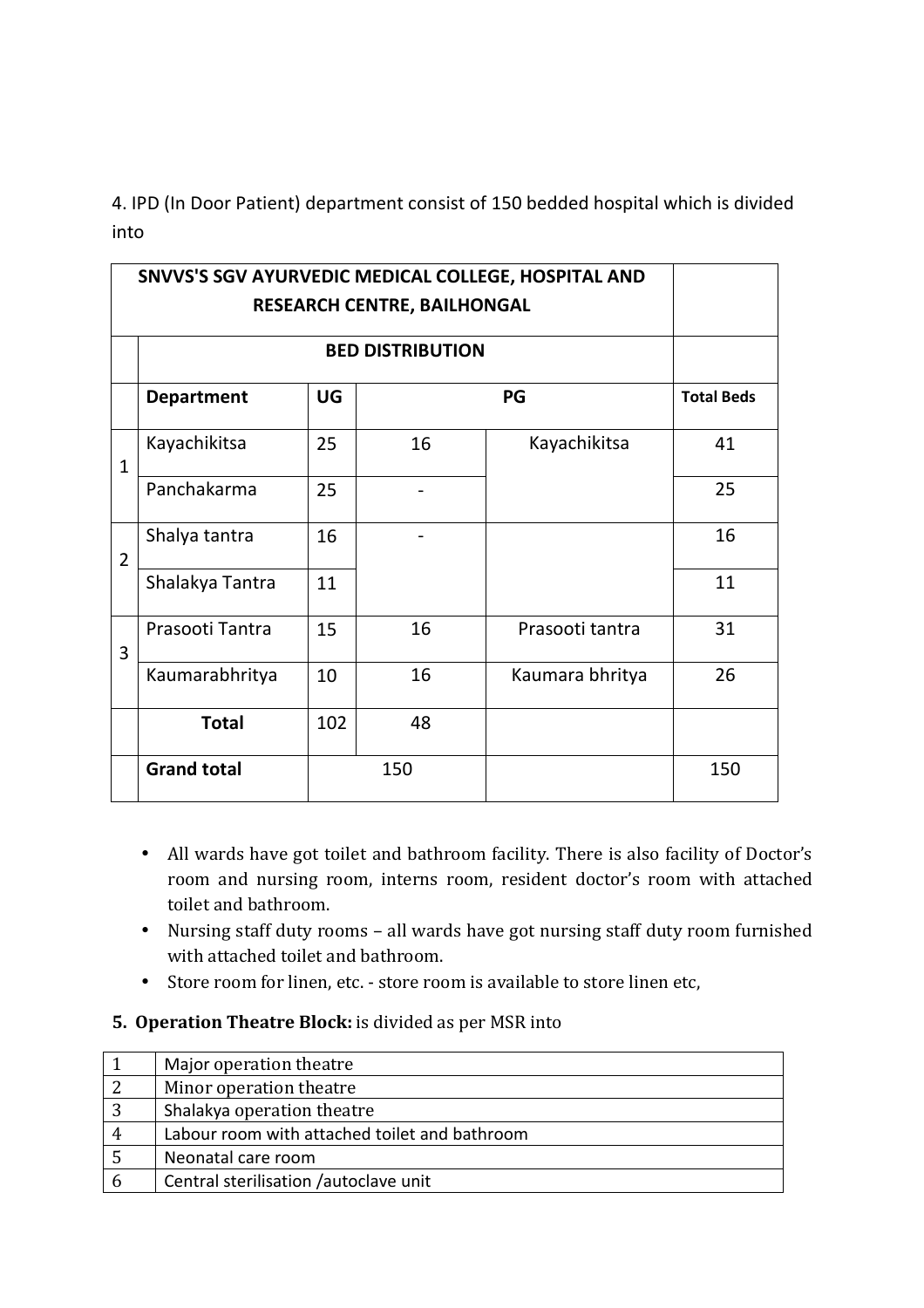|    | Scrub room                                                             |
|----|------------------------------------------------------------------------|
| 8  | Two recovery room                                                      |
| 9  | Doctor's duty room with attached toilet and bathroom.                  |
| 10 | Interns/house officer / resident doctors room with attached toilet and |
|    | bathroom                                                               |
|    | Nursing staff room with attached toilet and bathroom.                  |

## 6. **Panchakarma Block:**

| $\mathbf{1}$ | Snehana Kaksha (Male)                                                             |
|--------------|-----------------------------------------------------------------------------------|
| 2            | Snehana Kaksha (Female)                                                           |
| 3            | Swedana Kaksha (Male)                                                             |
| 4            | Swedana Kaksha (Female)                                                           |
| 5            | Shirodhara Kaksha (Male)                                                          |
| 6            | Shirodhara Kaksha (Female)                                                        |
| 7            | Vamana Kaksha (Male)                                                              |
| 8            | Vamana Kaksha (Female)                                                            |
| 9            | Virechana Kaksha (Male)                                                           |
| 10           | Virechana Kaksha (Female)                                                         |
| 11           | Basti kaksha (Male)                                                               |
| 12           | Basti Kaksha (Female)                                                             |
| 13           | RaktaMokshana, Jalaukavacharana, Agnikarma, Pracchanna etc Kaksha                 |
| 14           | Panchakarma therapist/Physician's room                                            |
| 15           | Panchakarma store room                                                            |
| 16           | Attached toilet-baths for male and females with wash basin and geyser facility in |
|              | each.                                                                             |

# **7. Physiotherapy Unit**

| Physiotherapy room   |
|----------------------|
| Physiotherapist room |

## **8. Clinical laboratory**

|                | Well – equipped with separate sections for pathology, Biochemistry<br>and Micro-biology |
|----------------|-----------------------------------------------------------------------------------------|
|                | Attached toilet for collection of urine samples                                         |
| $\overline{3}$ | Other diagnostic tool such as ECG is provided.                                          |

# **9. Radiology or Sonography Section: has**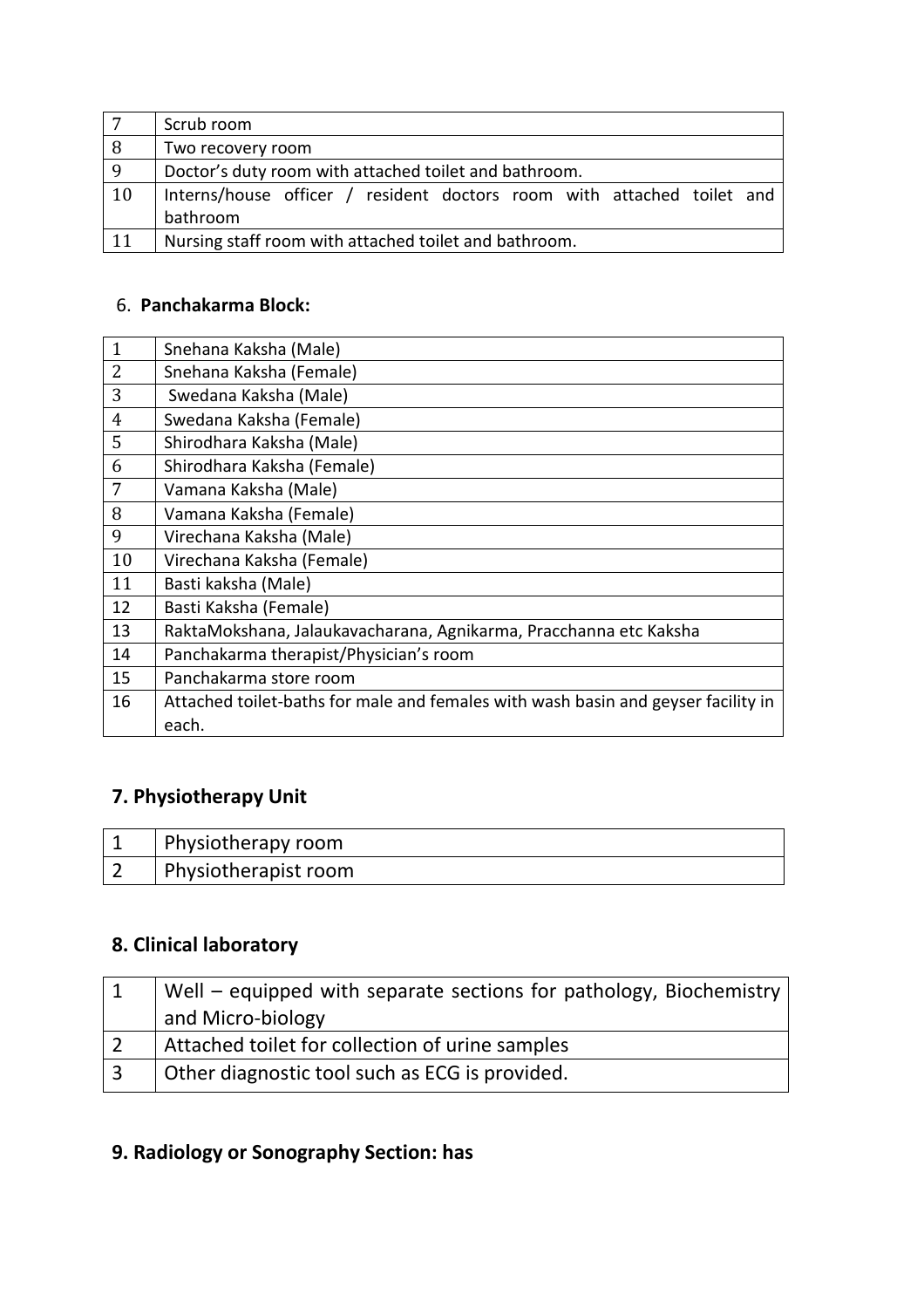|   | Radiologist chamber                |
|---|------------------------------------|
|   | X-ray room                         |
|   | Dark room                          |
|   | Film drying room                   |
|   | Store room                         |
|   | Patients waiting and dressing room |
| ь | Reception and registration room    |

# 10 **Hospital kitchen and canteen.**

# **11. Stores / Mortuary**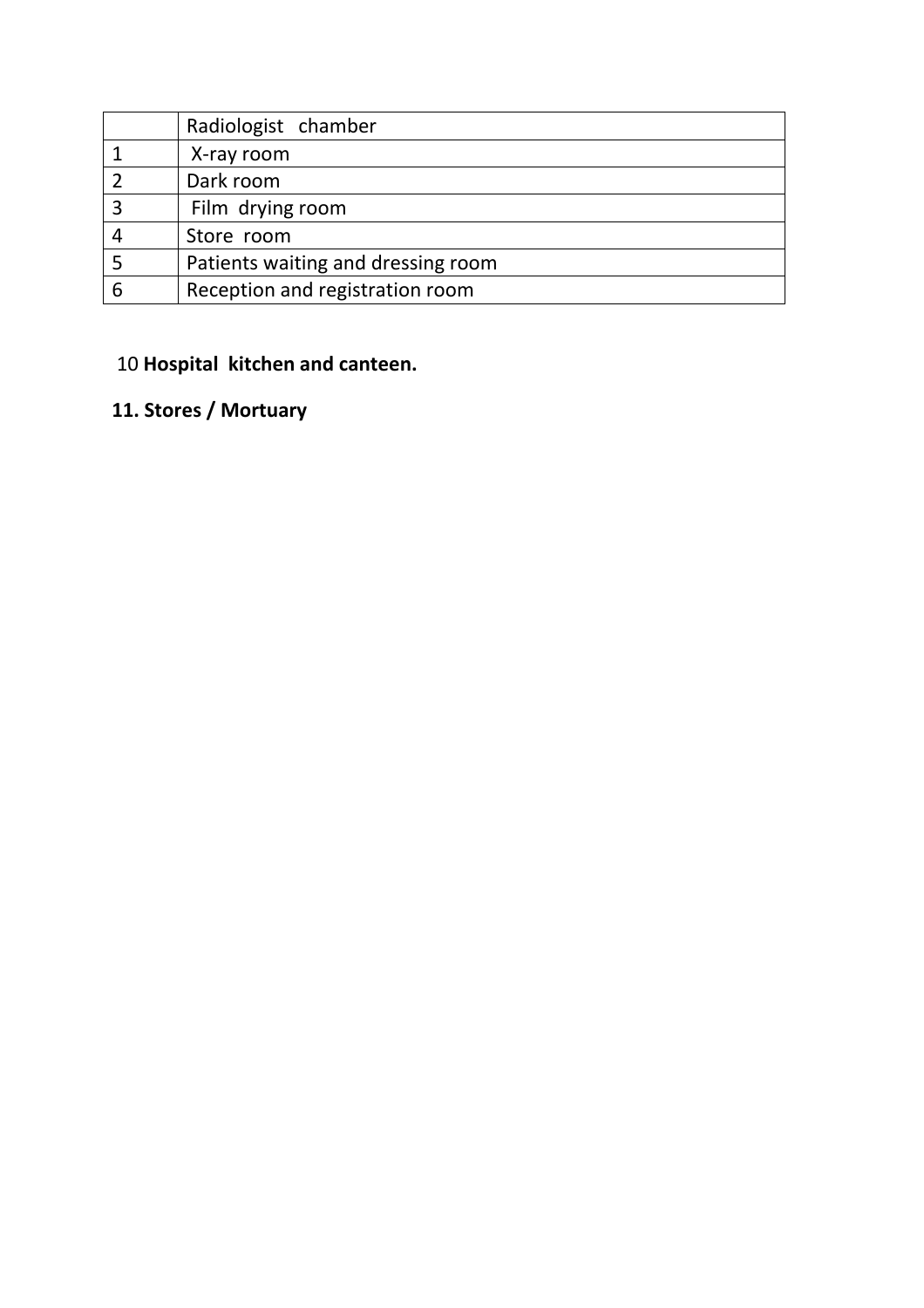| S.No.        | <b>Essential Equipment and Instruments</b> | <b>Number of</b><br><b>Equipments and</b><br><b>Instruments</b><br>available |
|--------------|--------------------------------------------|------------------------------------------------------------------------------|
| I            | Shalya:                                    |                                                                              |
| $\mathbf{1}$ | Spot light (Shadowless ceiling fitted)     | 1                                                                            |
| 2            | Needle holding Forceps (big- medium-small) | Available                                                                    |
| 3            | Dressing drums of Assorted size            | Available                                                                    |
| 4            | Drum stand                                 | Available                                                                    |
| 5            | <b>IV Stand</b>                            | 3                                                                            |
| 6            | <b>Cheetles Forceps</b>                    | 4                                                                            |
| 7            | Mosquito forceps                           | 4                                                                            |
| 8            | Scissors straight (Tailor)                 | 4                                                                            |
| 9            | Scissors curved of different sizes         | 20                                                                           |
| 10           | Stich removal scissors                     | 10                                                                           |
| 11           | Dissection forceps                         | 4                                                                            |
| 12           | Sinus Forceps                              | 4                                                                            |
| 13           | Probes - Assorted size                     | 15                                                                           |
| 14           | Pointed scissors                           | 6                                                                            |
| 15           | <b>Abdominal Retractors</b>                | 5                                                                            |
| 16           | <b>Tissue Forceps</b>                      | 5                                                                            |
| 17           | <b>Bob Kock's Forceps</b>                  | 5                                                                            |
| 18           | Kocher's Forceps                           | $\overline{5}$                                                               |
| 19           | <b>Urethral Dilators</b>                   | 15                                                                           |
| 20           | <b>Metal Cathetors</b>                     | 15                                                                           |
| 21           | Sponge holding forceps                     | 5                                                                            |
| 22           | Right Angle cholecystectomy Forceps        | $\overline{4}$                                                               |
| 23           | Stone holding forceps                      | 4                                                                            |
| 24           | Allies Forceps small                       | 4                                                                            |
| 25           | Allies Forceps Big                         | 4                                                                            |
| 26           | Artery Forceps small                       | 4                                                                            |
| 27           | Artery Forceps big                         | 4                                                                            |
| 28           | Artery Forceps Medium                      | 4                                                                            |
| 29           | Sigmoidoscope Rigid/flexible               | 1                                                                            |
| 30           | Barron Pile's Gun                          | $\overline{2}$                                                               |
| 31           | Laryngoscope Pediatric/Adult               | $\mathbf{1}$                                                                 |
| 32           | <b>Boyles Apparatus</b>                    | 1                                                                            |
| 33           | Multiparameter Monitor                     | $\mathbf{1}$                                                                 |
| 34           | Ambu Bag                                   | $\overline{2}$                                                               |
| 35           | Suction machine Electrical or Manual       | 1                                                                            |
| 36           | Skin grafting knife with handle            | Available                                                                    |
| 37           | Surgical blades of different size          | Available                                                                    |
| 38           | Self-Retaining Retractor                   | Available                                                                    |

## **Essential Equipment and Instruments present specially in hospital**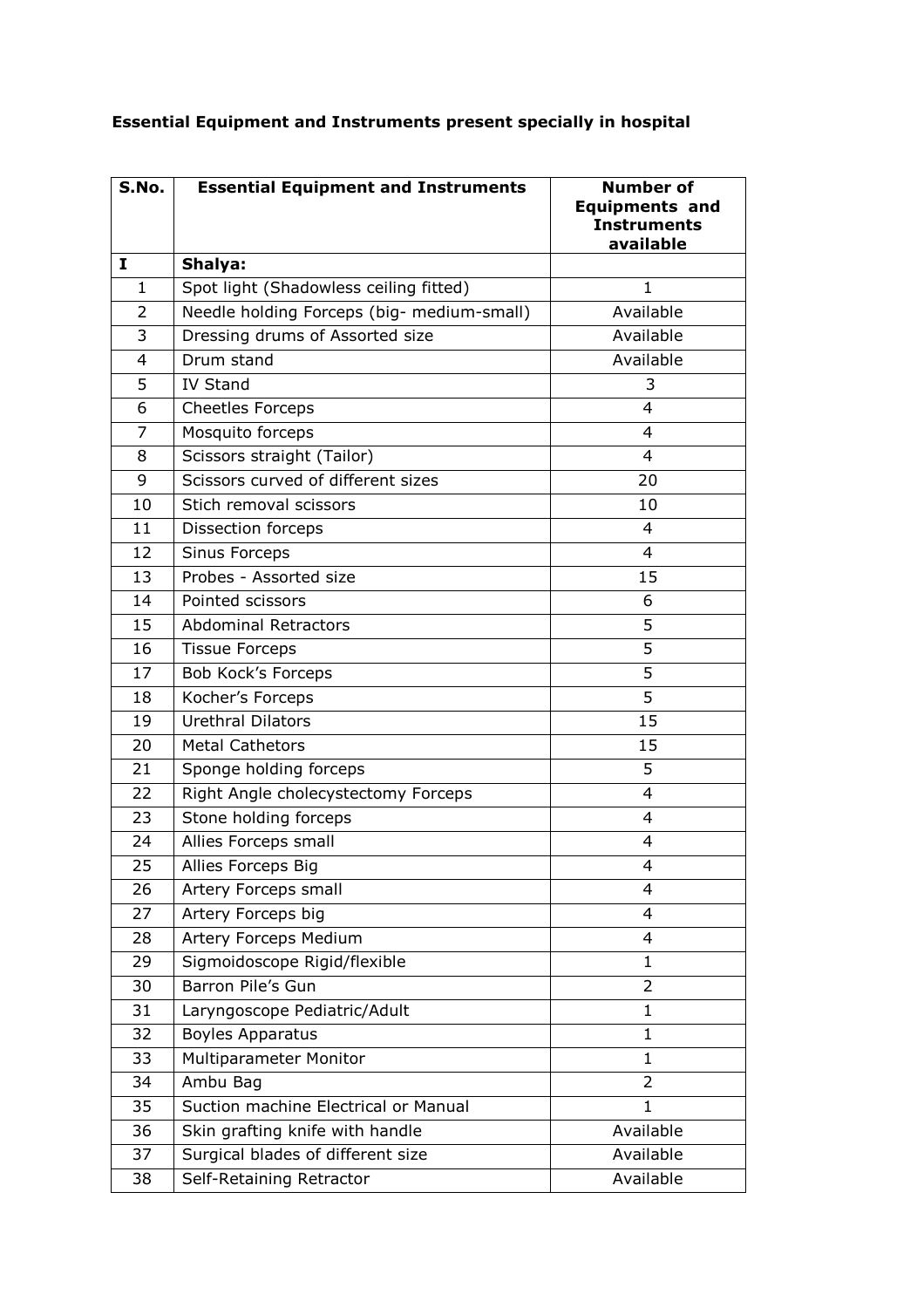| 39             | Bone cutter                                                                           | 2                      |
|----------------|---------------------------------------------------------------------------------------|------------------------|
| 40             | Giggly Saw                                                                            | 2                      |
| 41             | Scoop                                                                                 | Available              |
| 42             | Periasteum elevator                                                                   | $\overline{2}$         |
| 43             | Maggler Forceps                                                                       | Available              |
| 44             | High Pressure Autoclave                                                               | 1                      |
| 45             | Nitrous Oxide Cylinder                                                                | $\mathbf{1}$           |
| 46             | <b>Hydrolic Operation Table</b>                                                       | $\mathbf{1}$           |
| 47             | Boyle's Appratus                                                                      | $\mathbf{1}$           |
| 48             | <b>Instrument Trolley</b>                                                             | Available              |
| 49             | <b>Endotracheal Tube</b>                                                              | Available              |
| 50             | Proctoscope with or without illumination                                              | 2                      |
| 51             | Gabrial Syringe                                                                       | 1                      |
| 52             | Stretcher with trolley                                                                | $\overline{2}$         |
| 53             | <b>Suction Machine</b>                                                                | Available              |
|                | General                                                                               |                        |
| 54             | Emergency power back up facility                                                      | Available              |
| 55             | Emergency light                                                                       | 5                      |
| 56             | Fire Extinguisher                                                                     | $\overline{2}$         |
| 57             | <b>BP Apparatus</b>                                                                   | Available              |
| 58             | Fumigator                                                                             | $\mathbf{1}$           |
| 59             | Refrigerator                                                                          | 1                      |
| 60             | X-ray View Box (double)                                                               | 2                      |
| 61             | Revolving Stool                                                                       | Available              |
| 62             | Vertical BP Instrument                                                                | 1                      |
| 63             | Rubber catheters of Assorted size                                                     | Available              |
|                | <b>Miscellaneous</b>                                                                  |                        |
| 64             | Corrugated rubber drain                                                               | Available              |
| 65             | Suturing Needle (straight/curved) of Assorted<br>size                                 | Available              |
| 66             | Surgical Thread                                                                       | Available              |
| 67             | BP Handle of different size                                                           | Available              |
| 68             | Needle holder                                                                         | Available              |
| II             | Shalakya: Ophthalmic Equipment or                                                     |                        |
| $\mathbf{1}$   | <b>Instruments for Operative Surgery</b><br>Ophthalmic Operation table with Head rest | $\mathbf{1}$           |
| $\overline{2}$ | Sterilizing box/case with matts                                                       | Available              |
| 3              | Lens insertion Forceps                                                                | Available              |
|                |                                                                                       |                        |
| 4<br>5         | Keratome<br>Desmarres lid retractors                                                  | Available<br>Available |
| 6              |                                                                                       | Available              |
| 7              | Cat-paw lacrimal retractor<br>Mueller lacrimal sac retractor                          | Available              |
| 8              | Dastoor iris retractor                                                                | Available              |
| 9              | MeyrhoeferChalazioncurrete                                                            | Available              |
|                |                                                                                       |                        |
| 10             | Sinsky lens manipulating hook                                                         | Available              |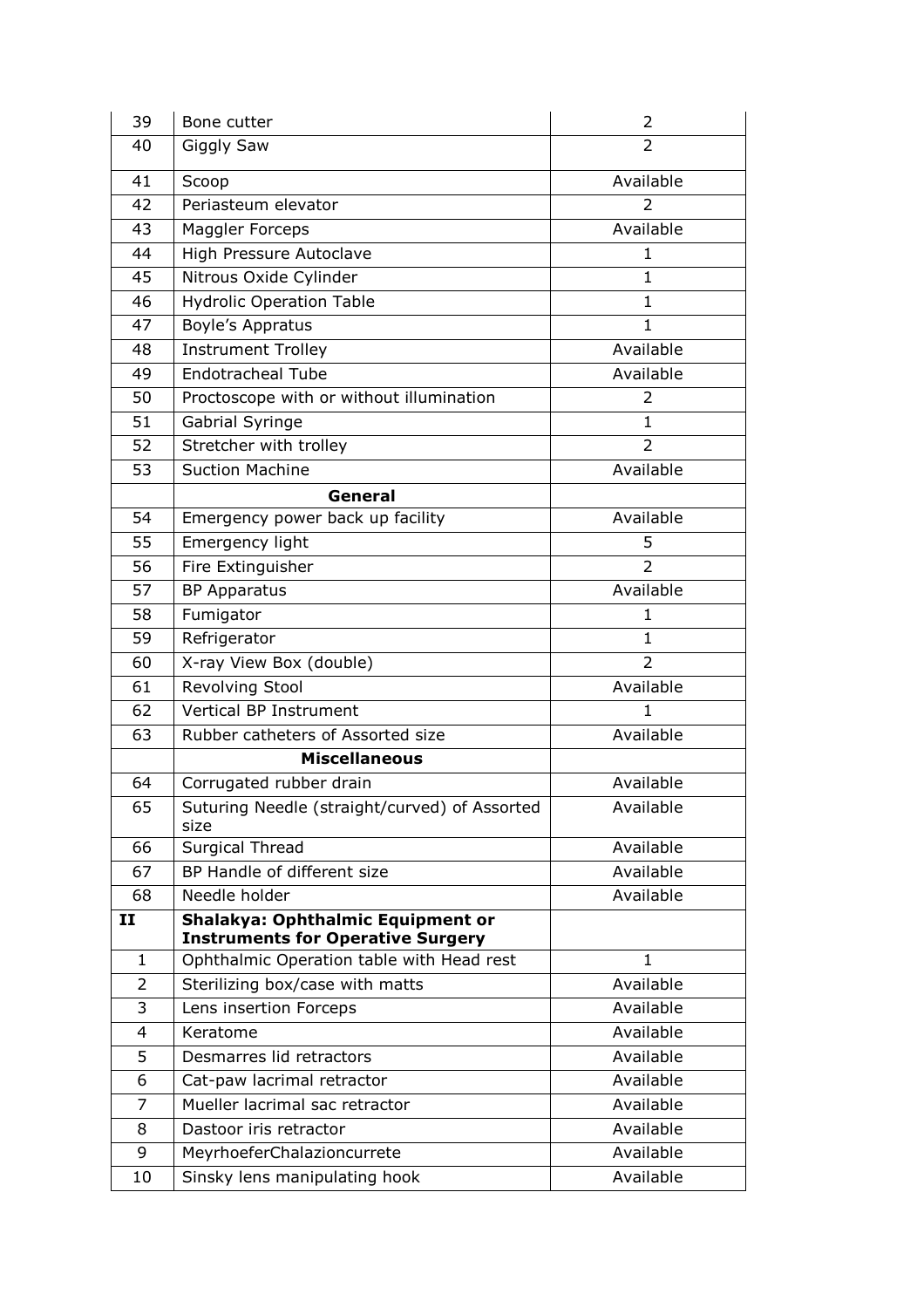| 11             | <b>IOL Manipulator</b>                                            | Available |
|----------------|-------------------------------------------------------------------|-----------|
| 12             | Foreign body spud                                                 | Available |
| 13             | Lewis lens loop (vectis)                                          | Available |
| 14             | Cystotome and spoon                                               | Available |
| 15             | Mule Evisceration spoon                                           | Available |
| 16             | Iris repository (double-ended)                                    | Available |
| 17             | Jameson muscle hook                                               | Available |
| 18             | Wills cautery with copper ball-point                              | Available |
| 19             | Langs lacrimal sac dissector                                      | Available |
| 20             | Kelly Glaucoma punch                                              | Available |
| 21             | Elevator (double ended)                                           | Available |
| 22             | Nasal speculum adult/child                                        | Available |
| 23             | Wilder punctum Dilator                                            | Available |
| 24             | Bowman lacrimal probes                                            | Available |
| 25             | Towel clamp                                                       |           |
| 26             | Hartman mosquito forceps                                          | Available |
| 27             | Colibri forceps 1*2 teech                                         | Available |
| 28             | Mc. person corneal forceps with tying<br>platform                 | Available |
| 29             | Dressing forceps, serrated                                        | Available |
| 30             | Moorfield conjuctival forceps                                     | Available |
| 31             | <b>Fixation forceps</b>                                           | Available |
| 32             | Beer cilea (epilation) forceps                                    | Available |
| 33             | Arruga capsular forceps                                           | Available |
| 34             | Snellen Entropion clamp                                           | Available |
| 35             | Chalazion clamps                                                  | Available |
| 36             | Vannas straight scissors                                          | Available |
| 37             | Barraquer needle holder                                           | Available |
| 38             | Air injection cannula                                             | Available |
| 39             | Healon aspirating cannula                                         | Available |
| 40             | AC washout cannula                                                | Available |
| 41             | Lacrimal cannula                                                  | Available |
| 42             | Hydrodialysis cannula                                             | Available |
| 43             | J-loop cannula (Right/Left With silicon tubing)                   | Available |
| 44             | Simcok direct I/A cannula with silicon tubing                     | Available |
| 45             | Irrigating aspirating handle                                      | Available |
| 46             | Lens dialer                                                       | Available |
| 47             | <b>Superior Rectus forceps</b>                                    | Available |
| 48             | Eye wash glasses (for Tarpana Karma)                              | Available |
| 49             | Swimming Goggles (for Tarpana Karma)                              | Available |
|                |                                                                   |           |
| III            | <b>ENT-Surgical or Operative Procedural</b><br><b>Instruments</b> |           |
| $\mathbf{1}$   | Aural Syringe                                                     | Available |
| $\overline{2}$ | Jobson's Aural Probe                                              | Available |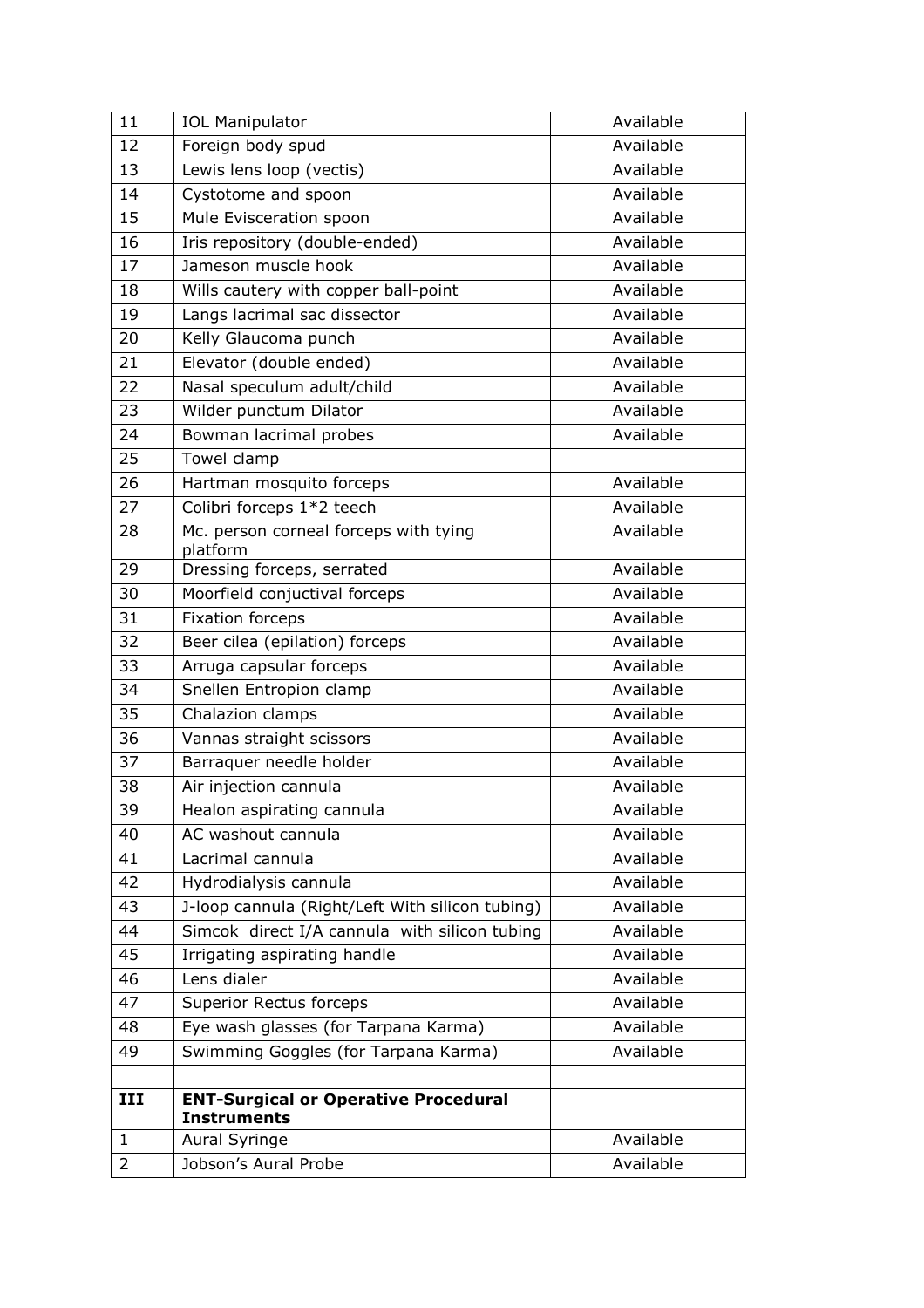| 3  | Eustachian Catheter                                                          | Available |
|----|------------------------------------------------------------------------------|-----------|
| 4  | Mastoid Retractor                                                            | Available |
| 5  | Mastoid Gouge                                                                | Available |
| 6  | Mallet                                                                       | Available |
| 7  | Nasal Foreign Body hook                                                      | Available |
| 8  | Nasal packing forceps                                                        | Available |
| 9  | Nasal Snare                                                                  | Available |
| 10 | Bayonet Shaped gouge                                                         | Available |
| 11 | Walshman's forceps                                                           | Available |
| 12 | Laryngeal forceps                                                            | Available |
| 13 | Tongue plate with throat suction                                             | Available |
| 14 | Tonsil holding forceps                                                       | Available |
| 15 | <b>Tonsillar suction</b>                                                     | Available |
| 16 | Adenoid curette with cage                                                    | Available |
| 17 | Peritonsillarabcess draining forceps                                         | Available |
| 18 | Fuller's Tracheostomy Tube                                                   | Available |
| 19 | Cheatel's Forceps                                                            | Available |
| 20 | Other consumable articles like gloves,<br>syringes, bandages, sutras, etc.". | Available |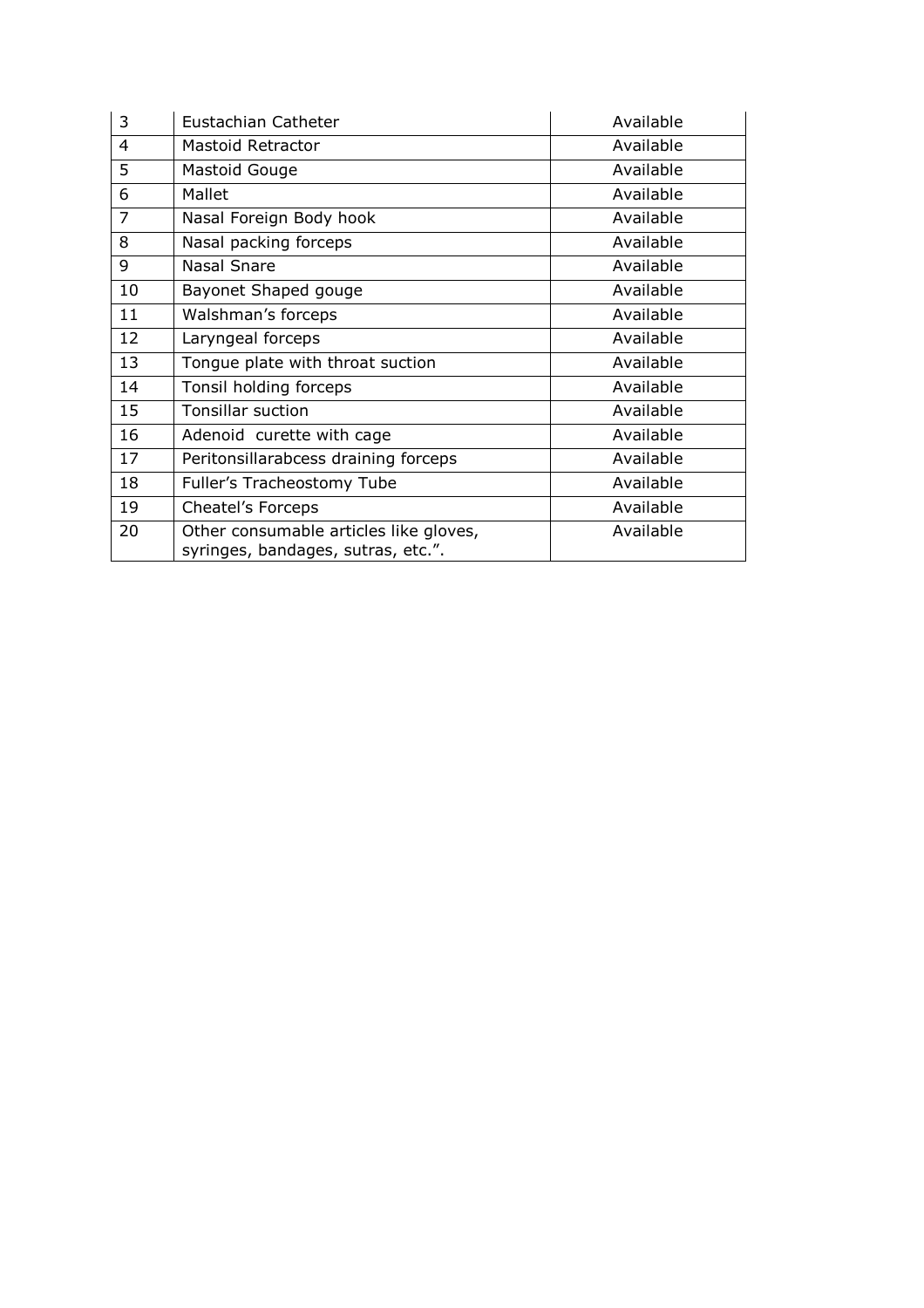| S.N.V.V.Samsthe's<br>S.G.V AYURVEDIC MEDICAL COLLEGE HOSPITAL AND<br>RESEARCH CENTRE, BAILHONGAL<br>DETAILS OF EQUIPMENT AND INSTRUMENTS LABOUR ROOM |                                                                                   |                                                                              |  |
|------------------------------------------------------------------------------------------------------------------------------------------------------|-----------------------------------------------------------------------------------|------------------------------------------------------------------------------|--|
| S.No.                                                                                                                                                | <b>Essential Equipments and Instruments</b>                                       | <b>Number of</b><br><b>Equipments and</b><br><b>Instruments</b><br>available |  |
| 1                                                                                                                                                    | Shadowless Lamp                                                                   | 1                                                                            |  |
| $\overline{2}$                                                                                                                                       | Suction Machine (Neonatal)                                                        | $\mathbf{1}$                                                                 |  |
| 3                                                                                                                                                    | Oxygen Cylinder and Mask                                                          | 1                                                                            |  |
| 4                                                                                                                                                    | Foetal Toco Cardiograph                                                           | 1                                                                            |  |
| 5                                                                                                                                                    | Radient Warmer                                                                    | 1                                                                            |  |
| 6                                                                                                                                                    | Phototherapy Unit                                                                 | 1                                                                            |  |
| $\overline{7}$                                                                                                                                       | Weighing Machine (Paediatric)                                                     | 1                                                                            |  |
| 8                                                                                                                                                    | Patient trolley                                                                   | $\mathbf{1}$                                                                 |  |
| 9                                                                                                                                                    | Anaesthesia trolley                                                               | 1                                                                            |  |
| 10                                                                                                                                                   | Infantometer                                                                      | $\mathbf{1}$                                                                 |  |
| 11                                                                                                                                                   | Vacuum extractor                                                                  | 1                                                                            |  |
| 12                                                                                                                                                   | Foetal Doppler                                                                    | $\mathbf{1}$                                                                 |  |
| 13                                                                                                                                                   | Low cavity forceps                                                                | $\overline{2}$                                                               |  |
| 14                                                                                                                                                   | Steriliser                                                                        | $\overline{2}$                                                               |  |
| 15                                                                                                                                                   | Macintosh rubber sheet                                                            | Available                                                                    |  |
| 16                                                                                                                                                   | Catgut and thread                                                                 | available                                                                    |  |
| 17                                                                                                                                                   | Instruments for labour and Episiotomy<br>(Scissors, forceps, needle, holder etc.) | Available                                                                    |  |
| 18                                                                                                                                                   | Baby tray                                                                         |                                                                              |  |
| 19                                                                                                                                                   | <b>Draw Sheets</b>                                                                | Available                                                                    |  |
| 20                                                                                                                                                   | <b>Plastic Aprons</b>                                                             | Available                                                                    |  |
| 21                                                                                                                                                   | HIV kit for emergency patients                                                    | Available                                                                    |  |
| 22                                                                                                                                                   | Plain and Hole towels                                                             | Available                                                                    |  |
| 23                                                                                                                                                   | Gloves                                                                            | Available                                                                    |  |
| 24                                                                                                                                                   | Nebuliser                                                                         | 2                                                                            |  |
| 25                                                                                                                                                   | Foetoscope                                                                        | 5                                                                            |  |
| 26                                                                                                                                                   | Autoclave                                                                         | 1.                                                                           |  |
| 27                                                                                                                                                   | Drums                                                                             | Available                                                                    |  |
| 28                                                                                                                                                   | <b>Instrumental Trolley</b>                                                       | Available                                                                    |  |
| 29                                                                                                                                                   | OT tables with head up and head low facility                                      | 1                                                                            |  |
| 30                                                                                                                                                   | Double dome Shadowless lamp                                                       | $\mathbf{1}$                                                                 |  |
| 31                                                                                                                                                   | Pulse Oxymeter                                                                    | 1                                                                            |  |
| 32                                                                                                                                                   | Oxygen Cylinder                                                                   | 1                                                                            |  |
| 33                                                                                                                                                   | Resuscitation kit                                                                 | 1                                                                            |  |
| 34                                                                                                                                                   | Boyle's apparatus                                                                 | 1                                                                            |  |
| 35                                                                                                                                                   | Electrocautery                                                                    | 1                                                                            |  |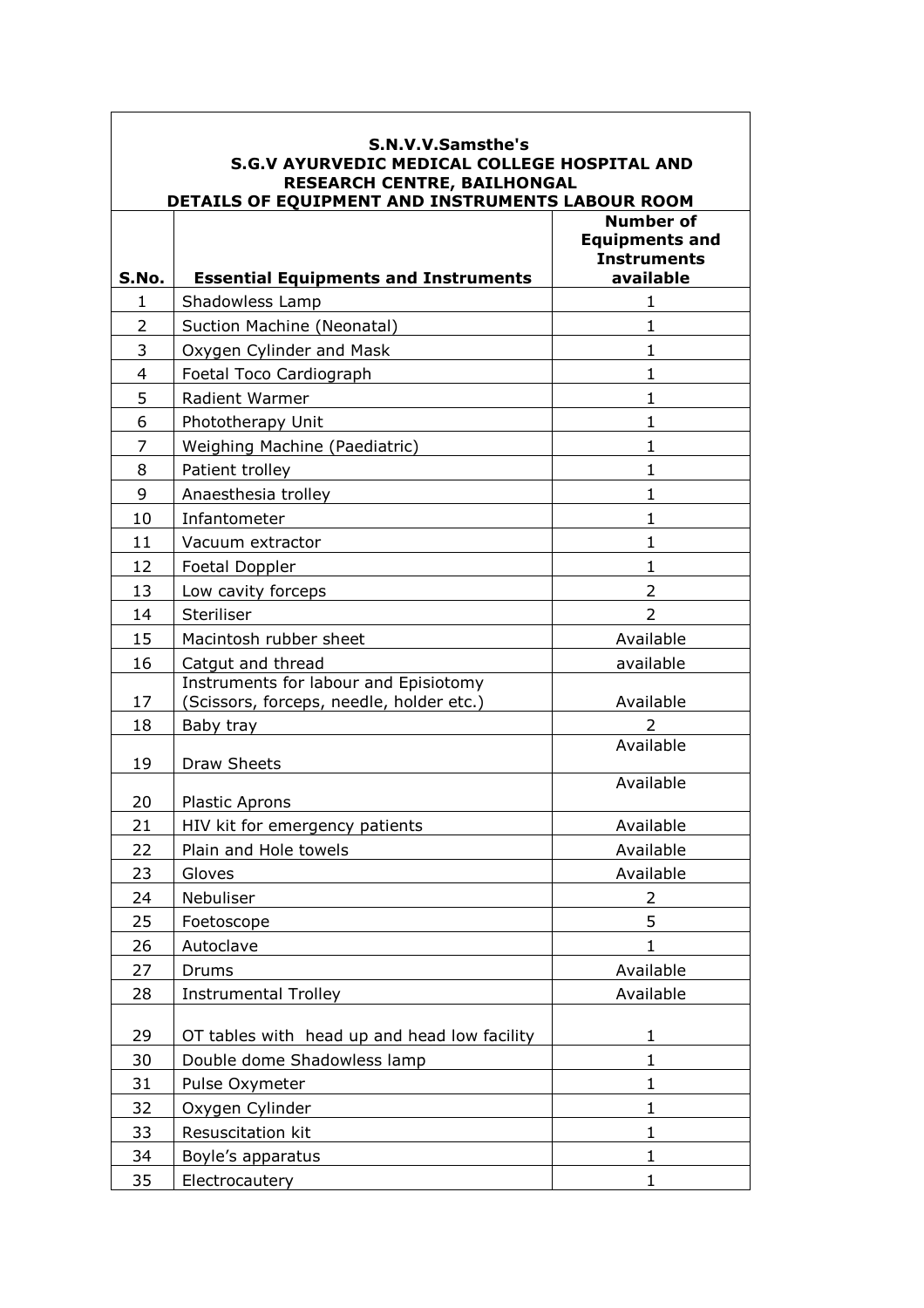| 36 | <b>MTP Suction Machine</b>                                          | 1              |
|----|---------------------------------------------------------------------|----------------|
| 37 | Anaesthesia Kit                                                     | $\mathbf{1}$   |
| 38 | <b>Blunt and Sharp Curettes</b>                                     | 10             |
| 39 | Dilators set (Hegar's, Hawkins)                                     | 5              |
| 40 | Sim's Speculum                                                      | 5              |
| 41 | Cusco's speculum                                                    | 5              |
| 42 | Anterior Vaginal Wall retractor                                     | 5              |
| 43 | Cusco's speculum                                                    | 5              |
| 44 | Uterine sound                                                       | 5              |
| 45 | Volsellum                                                           | 5              |
| 46 | <b>MTP Suction Curette</b>                                          | 5              |
| 47 | <b>Needles</b>                                                      | Available      |
| 48 | Needle holders                                                      | Available      |
| 49 | Sponge holding forcep's                                             | 5              |
| 50 | <b>Towel Clips</b>                                                  | Available      |
| 51 | Retractors abdominal (Doyne's etc.)                                 | 5              |
| 52 | Green armytage forceps                                              | 5              |
| 53 | Uterus holding forceps                                              | 5              |
| 54 | Kocher's forceps                                                    | 5              |
| 55 |                                                                     | 15             |
| 56 | Artery forceps (Long, short, Mosquito)<br>Scissors- different sizes | 10             |
| 57 |                                                                     | 5              |
| 58 | Forceps obstetrics                                                  |                |
|    | Tongue depressor<br>Endotracheal tubes                              | 5              |
| 59 |                                                                     | $\overline{2}$ |
| 60 | B.P. apparatus                                                      |                |
| 61 | Cord Cutting appliances                                             | 5              |
| 62 | I.U.C.D. removing hook                                              | 5              |
| 63 | <b>Bladder Sound</b>                                                | 5              |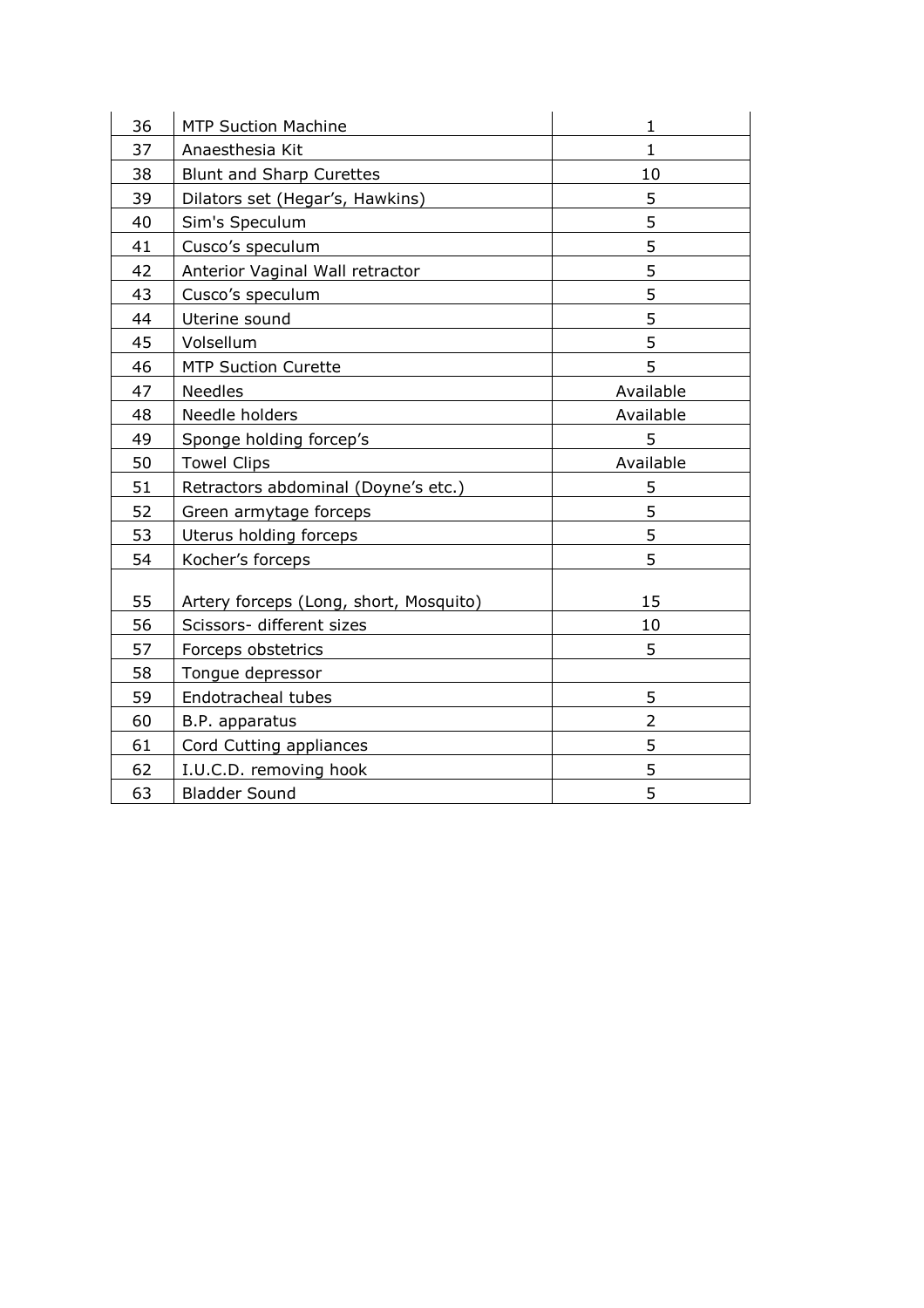|                                                                                 | S.N.V.V.Samsthe's<br><b>S.G.V AYURVEDIC MEDICAL COLLEGE HOSPITAL AND RESEARCH CENTRE,</b> |                                                     |                                                                    |  |  |
|---------------------------------------------------------------------------------|-------------------------------------------------------------------------------------------|-----------------------------------------------------|--------------------------------------------------------------------|--|--|
| BAILHONGAL-591102                                                               |                                                                                           |                                                     |                                                                    |  |  |
| DETAILS OF EQUIPMENT AND INSTRUMENTS FOR<br><b>VARIOUS SECTIONS OF HOSPITAL</b> |                                                                                           |                                                     |                                                                    |  |  |
| DETAILS OF EQUIPMENT AND INSTRUMENTS FOR VARIOUS SECTIONS OF                    |                                                                                           |                                                     |                                                                    |  |  |
|                                                                                 |                                                                                           | <b>OUT PATIENT DEPARTMENT</b>                       |                                                                    |  |  |
| <b>S. No.</b>                                                                   | Name of the<br><b>OPD</b>                                                                 | <b>Equipments, Instruments,</b><br><b>Furniture</b> | <b>Number of</b><br><b>Equipments</b><br>and<br><b>Instruments</b> |  |  |
|                                                                                 |                                                                                           |                                                     | available                                                          |  |  |
| 1                                                                               | <b>Kayachikitsa</b>                                                                       | 1. X-Ray View Box                                   | 1                                                                  |  |  |
|                                                                                 |                                                                                           | 2. BP Apparatus                                     | $\mathcal{P}$                                                      |  |  |
|                                                                                 |                                                                                           | 3. Stethoscope                                      | $\overline{4}$                                                     |  |  |
|                                                                                 |                                                                                           | 4. Examination Table                                | $\mathbf{1}$                                                       |  |  |
|                                                                                 |                                                                                           | 5. Thermometer                                      | $\overline{4}$                                                     |  |  |
|                                                                                 |                                                                                           | 6. Tongue depressor                                 | 5                                                                  |  |  |
|                                                                                 |                                                                                           | 7. Gloves                                           | Available                                                          |  |  |
|                                                                                 |                                                                                           | 8. Torch                                            | 2                                                                  |  |  |
|                                                                                 |                                                                                           | 9. Measuring tape                                   | $\overline{2}$                                                     |  |  |
|                                                                                 |                                                                                           | 10. Weight and height measuring<br>stand            | $\mathbf{1}$                                                       |  |  |
|                                                                                 |                                                                                           | 11. Knee Hammer                                     | 4                                                                  |  |  |
|                                                                                 |                                                                                           | 12. Washbasin                                       | Available                                                          |  |  |
| $\overline{\mathbf{2}}$                                                         | <b>Shalya Tantra</b>                                                                      | 13. Hand washing facility                           | Available                                                          |  |  |
|                                                                                 |                                                                                           | 14. Drainage facility                               | Available                                                          |  |  |
|                                                                                 |                                                                                           | 15. Minor OT                                        | Available                                                          |  |  |
|                                                                                 |                                                                                           | 16. Instruments for anorectal<br>examination        | 6                                                                  |  |  |
|                                                                                 |                                                                                           | 17. Examination Table                               | 1                                                                  |  |  |
|                                                                                 |                                                                                           | 18. BP Apparatus                                    | 2                                                                  |  |  |
|                                                                                 |                                                                                           | 19. Thermometer                                     | 4                                                                  |  |  |
|                                                                                 |                                                                                           | 20. Surgical Blades                                 | Available                                                          |  |  |
|                                                                                 |                                                                                           | 21. Cotton balls                                    | Available                                                          |  |  |
|                                                                                 |                                                                                           | 22. Gauze pieces                                    | Available                                                          |  |  |
|                                                                                 |                                                                                           | 23. X-Ray Viewing Box                               | $\mathbf{1}$                                                       |  |  |
|                                                                                 |                                                                                           | 24. Stethoscope                                     | 4                                                                  |  |  |
|                                                                                 |                                                                                           | 25. Cheetle's forceps                               | Available                                                          |  |  |
|                                                                                 |                                                                                           | 26. Torch                                           | Available                                                          |  |  |
| 3                                                                               | Shalakya                                                                                  | 27. Tuning forks                                    | Available                                                          |  |  |
|                                                                                 | <b>Tantra</b>                                                                             | 28. Ophthalmoscope/ fundoscope                      | 2                                                                  |  |  |
|                                                                                 |                                                                                           | 29. Auroscope                                       | $\overline{2}$                                                     |  |  |
|                                                                                 |                                                                                           | 30. Examination Table                               | 1                                                                  |  |  |
|                                                                                 |                                                                                           | 31. X-Ray Viewing Box                               | 1                                                                  |  |  |
|                                                                                 |                                                                                           | 32. BP Apparatus                                    | $\overline{2}$                                                     |  |  |
|                                                                                 |                                                                                           | 33. Stethoscope                                     | 4                                                                  |  |  |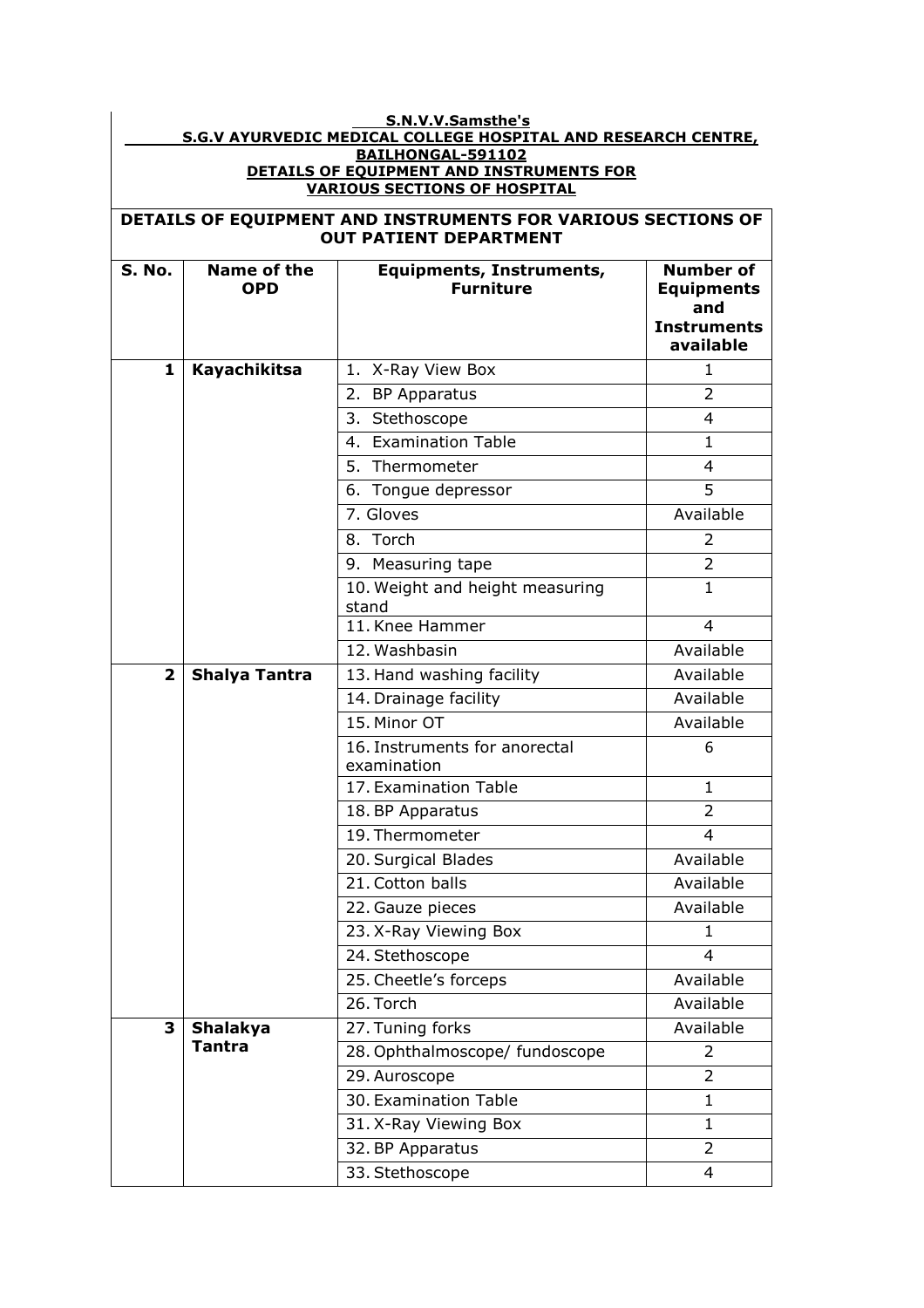|                         |                       | 34. Thermometer                          | 4              |
|-------------------------|-----------------------|------------------------------------------|----------------|
|                         |                       | 35. ENT kit                              | Available      |
|                         |                       | 36. Torch                                | 2              |
|                         |                       | 37. Bull's lamp                          | 1              |
| 4                       | <b>Prasuti Tantra</b> | 38. Weighing machine                     | $\mathcal{P}$  |
|                         | & Stri Roga           | 39. Sim's speculum                       | $\overline{2}$ |
|                         |                       | 40. Thermometer                          | 4              |
|                         |                       | 41. Cusco's speculum                     | 2              |
|                         |                       | 42. Examination Table                    | 1              |
|                         |                       | 43. Lamp stand                           | $\mathbf{1}$   |
|                         |                       | 44. Torch                                | 2              |
|                         |                       | 45. X-Ray Viewing Box                    | 1              |
|                         |                       | 46. BP Apparatus                         | $\overline{2}$ |
|                         |                       | 47. Stethoscope                          | 4              |
|                         |                       | 48. Measuring tape                       | 2              |
|                         |                       | 49. Washbasin                            | Available      |
| 5                       | <b>Bal Roga</b>       | 50. Scale                                | 1              |
|                         |                       | 51. Weighing machine                     | 2              |
|                         |                       | 52. Torch                                | $\overline{2}$ |
|                         |                       | 53. X ray View Box                       | $\mathbf{1}$   |
|                         |                       | 54. Thermometer                          | 4              |
|                         |                       | 55. BP Apparatus                         | $\overline{2}$ |
|                         |                       | 56. Stethoscope                          | Available      |
|                         |                       | 57. Examination Table                    | Available      |
| 6                       | <b>Panchkarma</b>     | 58. X-Ray View Box                       | 1              |
|                         |                       | 59. BP Apparatus                         | $\overline{2}$ |
|                         |                       | 60. Stethoscope                          | 4              |
|                         |                       | 61. Examination Table                    | 1              |
|                         |                       | 62. Thermometer                          | 4              |
|                         |                       | 63. Tongue depressor                     | 5              |
|                         |                       | 64. Cotton balls                         | Available      |
|                         |                       | 65. Torch                                | 2              |
|                         |                       | 66. Measuring tape                       | 2              |
|                         |                       | 67. Weight and height measuring<br>stand | 1              |
|                         |                       | 68. Knee Hammer                          | $\overline{2}$ |
|                         |                       | 69. Washbasin                            | Available      |
| $\overline{\mathbf{z}}$ | <b>Yoga Section</b>   | 70. BP Apparatus                         | 1              |
|                         | (Swas-tha             | 71. Stethoscope                          | 4              |
|                         | Rakhshan)             | 72. Examination Table                    | $\mathbf{1}$   |
|                         |                       | 73. Thermometer                          | 1              |
|                         |                       | 74. Tongue depressor                     | 1              |
|                         |                       | 75. Cotton balls                         | Available      |
|                         |                       | 76. Torch                                | 1              |